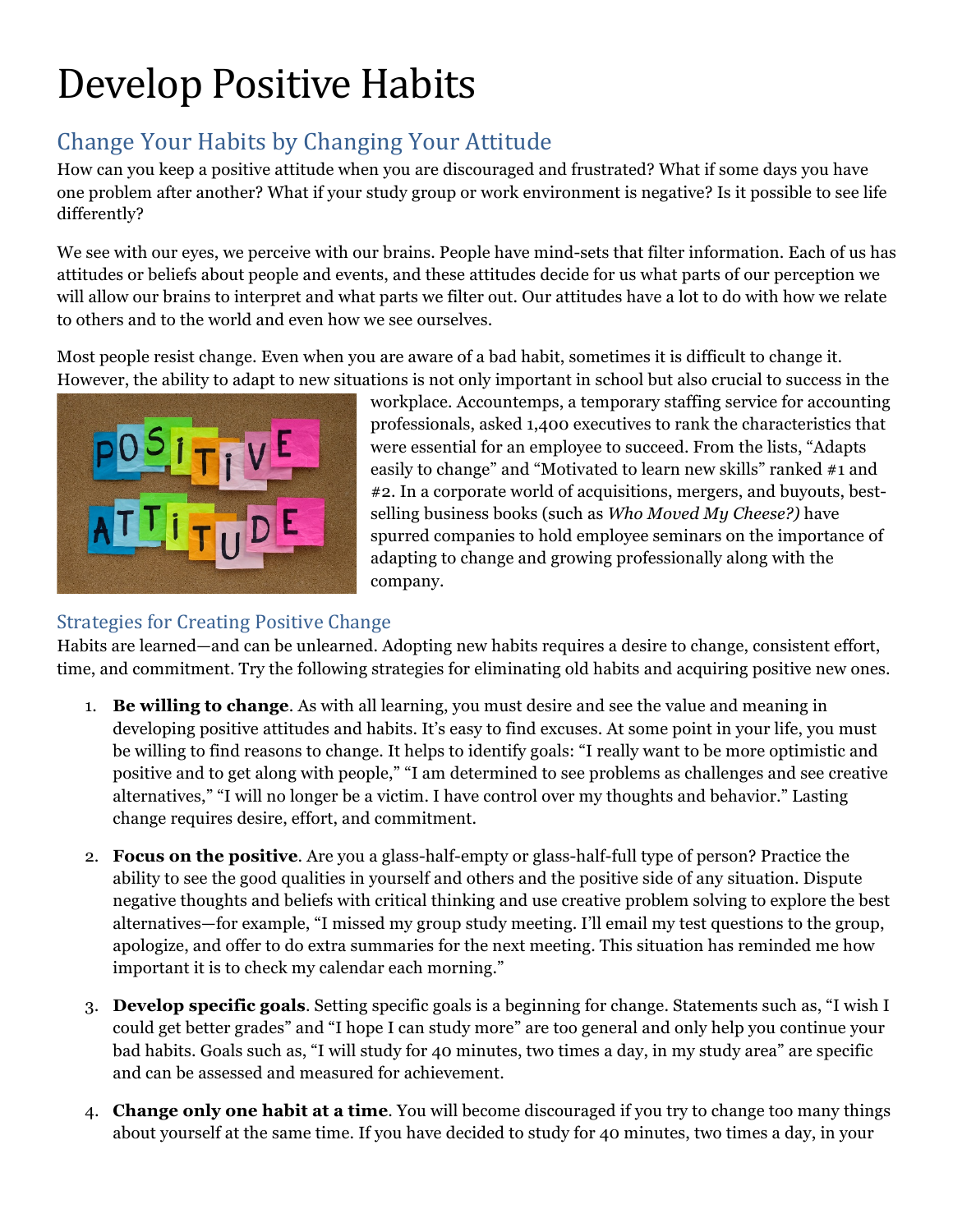study area, then do this for a month, then two months, then three, and so on and it will become a habit. After you have made one change, move on to the next.

- 5. **Start small**. Realize that consistently taking small steps each day will produce major results. Sometimes the smallest changes make the biggest difference. For example, don't put off starting an exercise program because you don't have time for a long workout. Just start small by walking to class instead of driving or taking a walk at lunch. Being just a little more positive or a little more organized, finding small ways to be kind and supportive, and doing just a little more than what is expected of you are simple steps that can lead to a positive change.
- 6. **Use visualization and affirmations to imagine success**. Imagine yourself progressing through all the steps toward your desired goal. For example, see yourself sitting at your desk in your quiet study area. Affirm, "I am calm and find it easy to concentrate. I enjoy studying and feel good about completing projects." Before you get out of bed in the morning, imagine your day unfolding effortlessly: "I am positive and focused and will accomplish everything on my to-do list."
- 7. **Observe and model others**. How do successful people think, act, and relate to others? Do students who get good grades have certain habits that contribute to their success? Research indicates that successful students study regularly in a quiet area. They regularly attend classes, are punctual, and sit in or near the front row. Observe successful students. Are they interested, involved, and well prepared in class? Do they seem confident and focused? Model this behavior until it feels comfortable and natural. Form study groups with the people who are good students, are motivated, and have effective study habits.
- 8. **Be aware of your thoughts and behaviors**. Pay attention to your behavior and reflect on ways you can be more successful. For example, you may notice that the schoolwork you complete late at night is not as thorough as the work you complete earlier in the day. Becoming aware of this characteristic may prompt you to change your time frame for studying and completing schoolwork. You may notice that you feel less stressed in the morning when you take 10 minutes at night to pack your bag with books, keys, and snacks; lay out clothes; and check the next day's events.



- 9. **Reward yourself**. One of the best ways to change a habit is to reward yourself when you've made a positive change. Increase your motivation with specific payoffs. Suppose you want to reward yourself for studying for a certain length of time in your study area or for completing a project. For example, you might say to yourself, "After I outline this chapter, I'll watch television for 20 minutes," or "When I finish reading these two chapters, I'll call a friend and talk for 10 minutes." The reward should always come after the results are achieved and be limited in duration. Focus on the pleasurable feelings you get when you make a positive change and avoid the pain, guilt, and other bad feelings associated with negative habits.
- 10. **Be patient and persistent**. Lasting change requires a pattern of consistent behavior. With time and patience, the change will eventually begin to feel comfortable and normal. Don't become discouraged and give up if you haven't seen a complete change in your behavior in a few weeks. Give yourself at least a month of progression toward your goal. If you fall short one day, get back on track the next. Don't expect to get all A's the first few weeks of studying longer hours. Don't become discouraged if you don't feel comfortable instantly studying at your desk instead of lying on the couch. Lasting change requires time.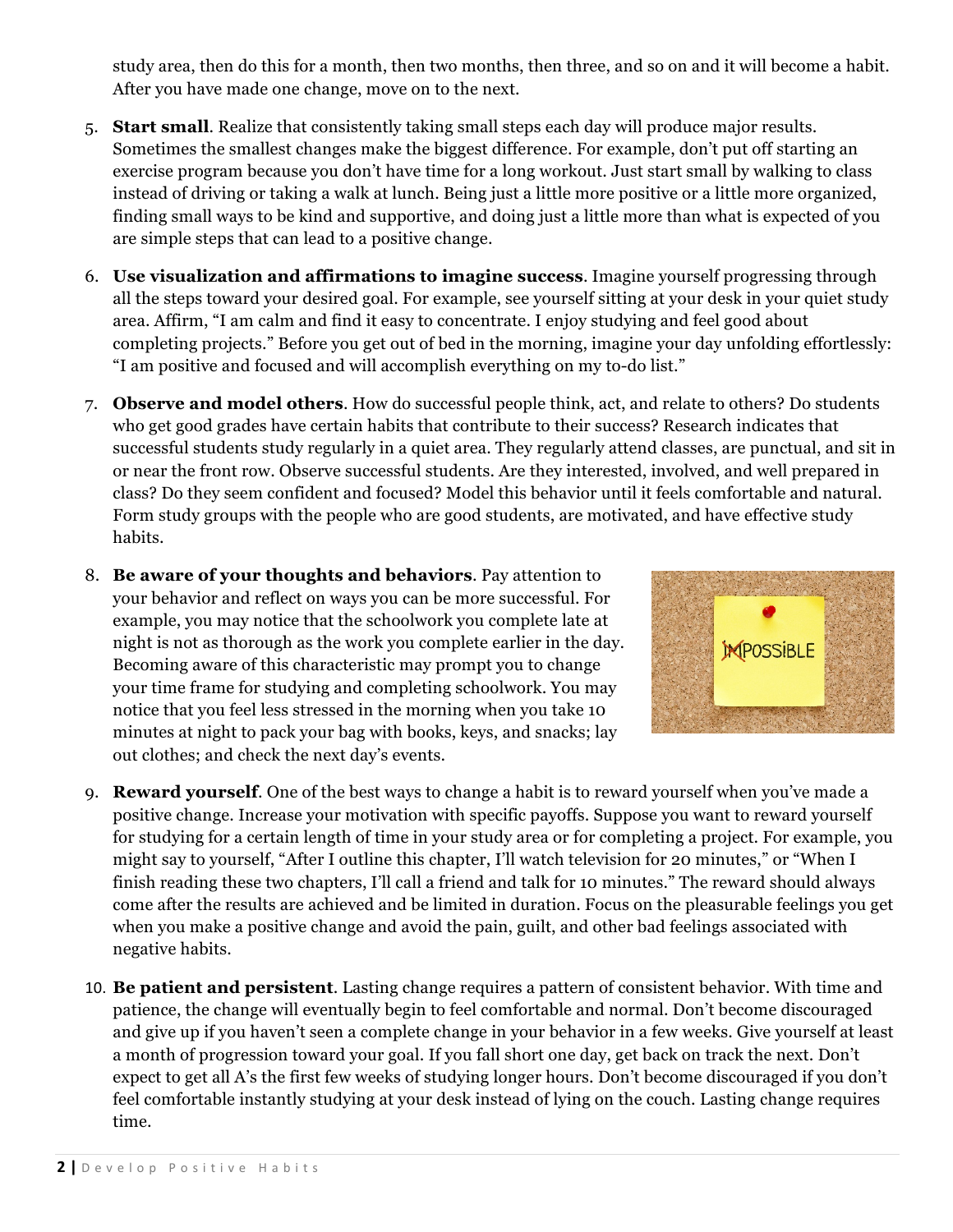## Make a Commitment and Learn to Apply Positive Habits

Committing yourself Page | **3**to good habits is the foundation for reinforcing the cycle of success. Read the following statements concerning habits for success that we have discussed in this text. Check either Yes or No as each statement applies to you.

|    | <b>Success Habit</b>                                                | Yes | N <sub>o</sub> |
|----|---------------------------------------------------------------------|-----|----------------|
| 1. | Have you created a study are that helps you concentrate?            |     |                |
| 2. | Do you make learning physical?                                      |     |                |
| 3. | Do you preview each chapter before you read it?                     |     |                |
| 4. | Do you preview other chapters?                                      |     |                |
| 5. | Do you rewrite your notes before class?                             |     |                |
| 6. | Do you outline your papers?                                         |     |                |
| 7. | Do you proofread your papers several times?                         |     |                |
| 8. | Do you rehearse your speeches until you are confident               |     |                |
|    | and well prepared?                                                  |     |                |
| 9. | Do you attend every class?                                          |     |                |
|    | 10. Do you sit in the front of the class?                           |     |                |
|    | 11. Do you attentively listen and take good notes?                  |     |                |
|    | 12. Do you review your notes within 24 hours?                       |     |                |
|    | 13. Do you monitor your work?                                       |     |                |
|    | 14. Do you get help early, if necessary?                            |     |                |
|    | 15. Do you participate in class and ask questions?                  |     |                |
|    | 16. Have you developed rapport with each of your instructors?       |     |                |
|    | 17. Have you joined a study team?                                   |     |                |
|    | 18. Do you study and review regularly each day?                     |     |                |
|    | 19. Do you complete tasks and assignments first and then socialize? |     |                |
|    | 20. Do you recite and restate to enhance your memory skills?        |     |                |
|    | 21. Do you take advantage of campus and community activities?       |     |                |
|    | 22. Can you create a motivated, resourceful state of mind?          |     |                |
|    | 23. Do you know how to solve problems creatively?                   |     |                |
|    | 24. Do you use critical thinking in making decisions?               |     |                |